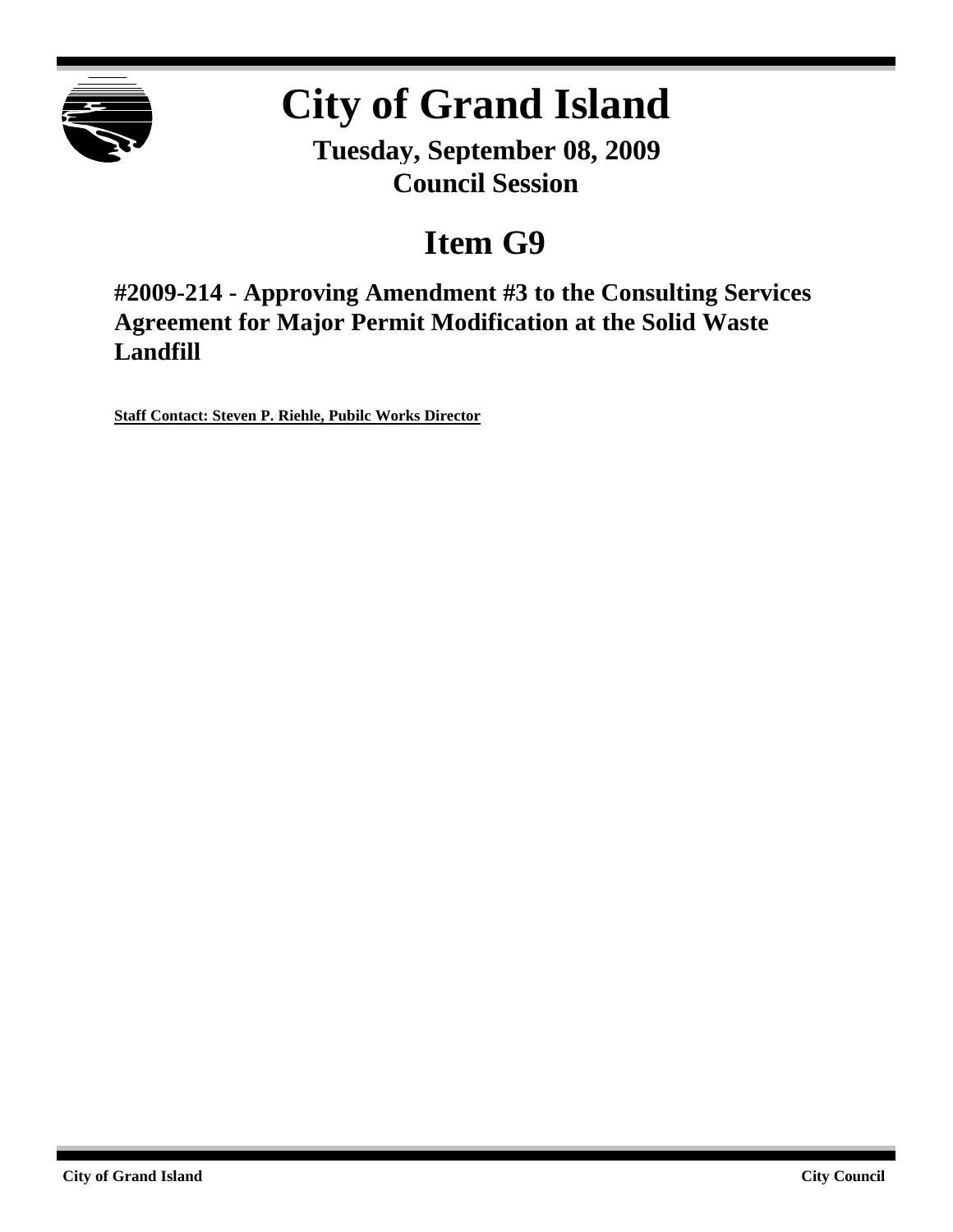### **Council Agenda Memo**

| <b>From:</b>    | Steven P. Riehle, Public Works Director                                                                                                    |  |
|-----------------|--------------------------------------------------------------------------------------------------------------------------------------------|--|
| <b>Meeting:</b> | September 8, 2009                                                                                                                          |  |
| Subject:        | Approving Amendment Number 3 to the Consulting<br>Services Agreement related to a Major Permit<br>Modification at the Solid Waste Landfill |  |
| Item $\#$ 's:   | $G-9$                                                                                                                                      |  |
| $Presenter(s):$ | Steven P. Riehle, Public Works Director                                                                                                    |  |

#### **Background**

On July 22, 2008 the city council approved an agreement for professional consulting engineering services with Aquaterra Environmental Solutions, Inc. (Aquaterra) of Omaha, Nebraska related to a major permit modification at the Solid Waste Landfill. Any amendments to the agreement must be approved by the city council.

The original agreement for \$39,736 provided for technical work to revise the current permitted 6.5:1 final closure contours to a proposed 4:1 contour. The modification of slopes will increase the future landfill airspace by approximately 850,000 cubic yards. The increased airspace is approximately 5 years of disposal capacity and is valued at over \$5 million.

On November 18, 2008 the city council approved amendment number 1 to the agreement for \$18,200. The amendment provided for engineering services that increased the future landfill airspace by approximately 350,000 cubic yards. The southwest corner of the landfill was squared off to increase available airspace.

On June 9, 2009 the city council approved amendment number 2 to the agreement for \$17,760. The amendment provided for engineering services that increased future landfill airspace by approximately 250,000 cubic yards. The southern boundary of the landfill was redesigned to increase available airspace.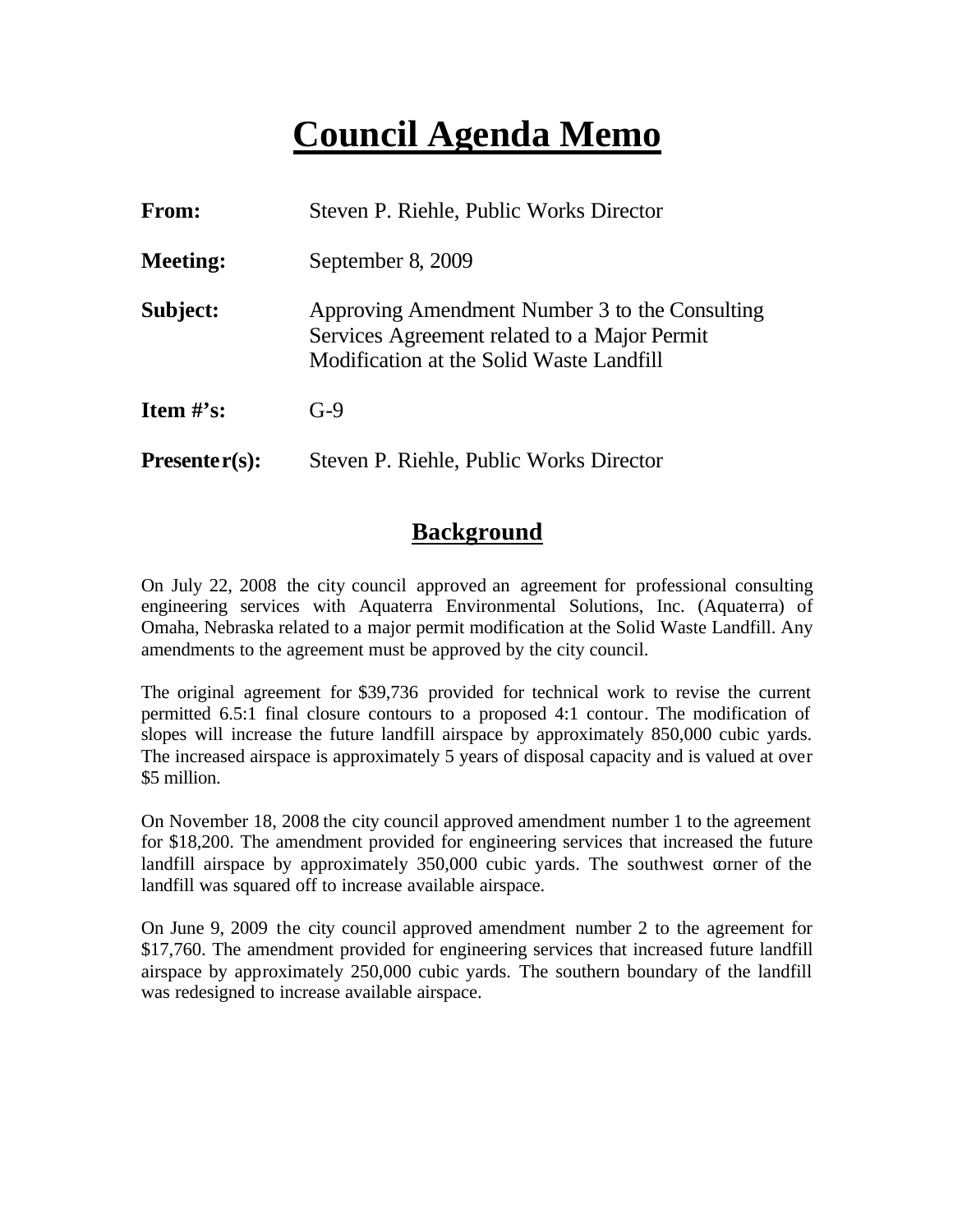#### **Discussion**

City staff reviewed and approved the draft major permit modification documents prepared by Aquaterra in early August prior to submittal to the Nebraska Department of Environmental Quality (NDEQ) on August 14, 2009. The NDEQ would review and eventually approve the modification for inclusion into the current Grand Island Area Landfill Title 132 operating permit.

Aquaterra was hired by a purchase order to prepare an engineer's opinion of the estimated costs for future landfill expansion. The estimated costs would be used to identify the unrestricted cash in the budget that should be designated for landfill expansion.

On August 24, 2009 Aquaterra contacted Solid Waste division staff about a concern they had pertaining to information related to the 1998 cell number 2 construction documents. The actual liner construction elevations on the as-built engineering drawings did not match the elevations that were in the current operating permit. Solid Waste Division personnel then proceeded to excavate small portions of the southern edge of Cell number 2 and verified the actual construction liner elevations.

The current operating permit and associated drawings were utilized by Aquaterra for the basis of their calculations and revisions related to the major permit modifications. Aquaterra has contacted the NDEQ and requested that no further review of the submitted major permit modification documents be completed until the required corrections can be made and submitted.

Aquaterra has agreed to complete the required corrections to the major permit modification documents for re-submittal to the NDEQ with work being performed at actual costs with a maximum amount of \$28,800.

#### **Alternatives**

It appears that the Council has the following alternatives concerning the issue at hand. The Council may:

- 1. Move to approve
- 2. Refer the issue to a Committee
- 3. Postpone the issue to future date
- 4. Take no action on the issue

#### **Recommendation**

Public Works Administration recommends that the Council approve amendment number 3 to the agreement with Aquaterra Environmental Solutions, Inc. for Professional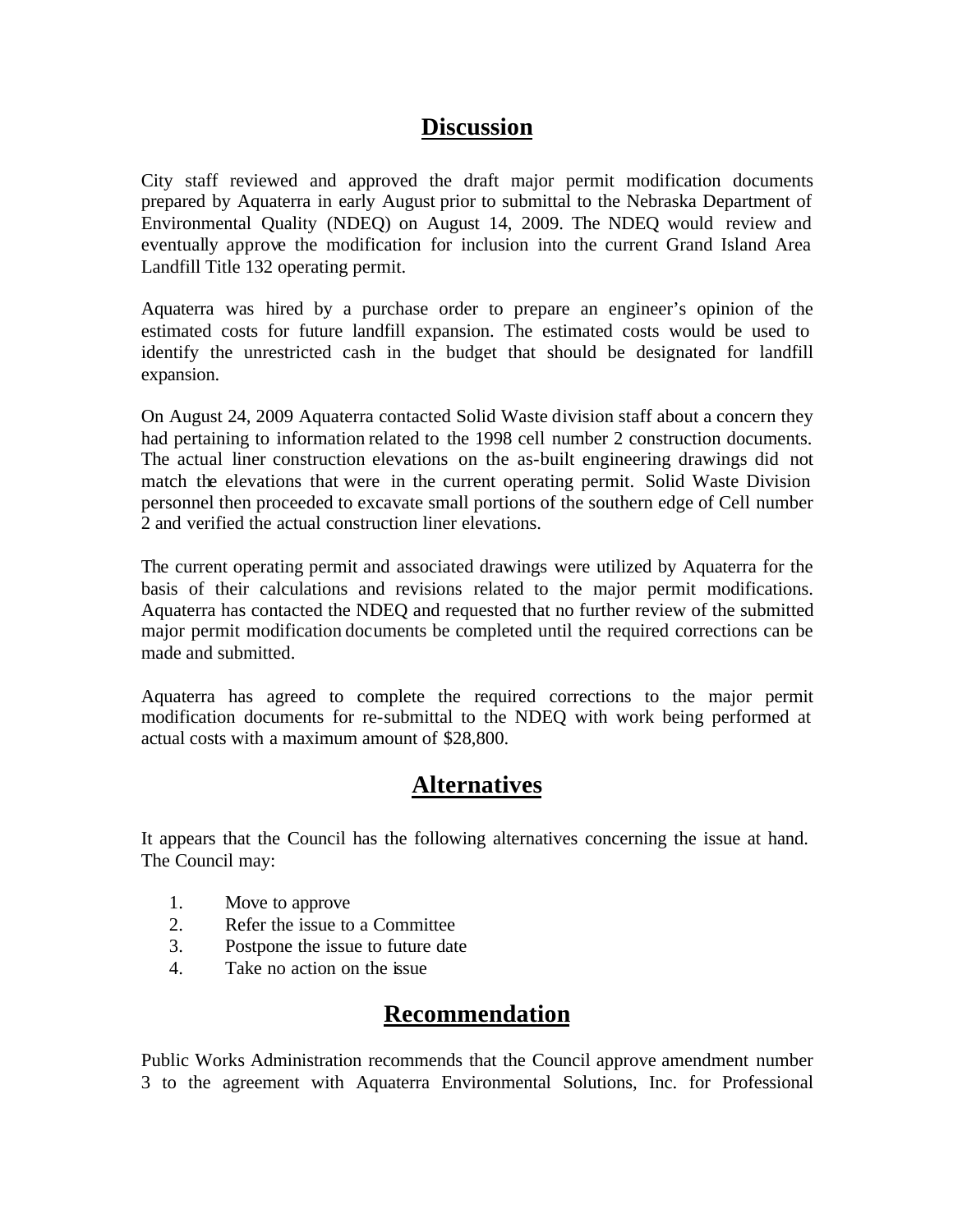Services related to Major Permit Modifications at the Solid Waste Landfill, The work will be performed at actual costs with a maximum amount of \$28,800.

### **Sample Motion**

Move to approve Amendment Number 3 with Aquaterra.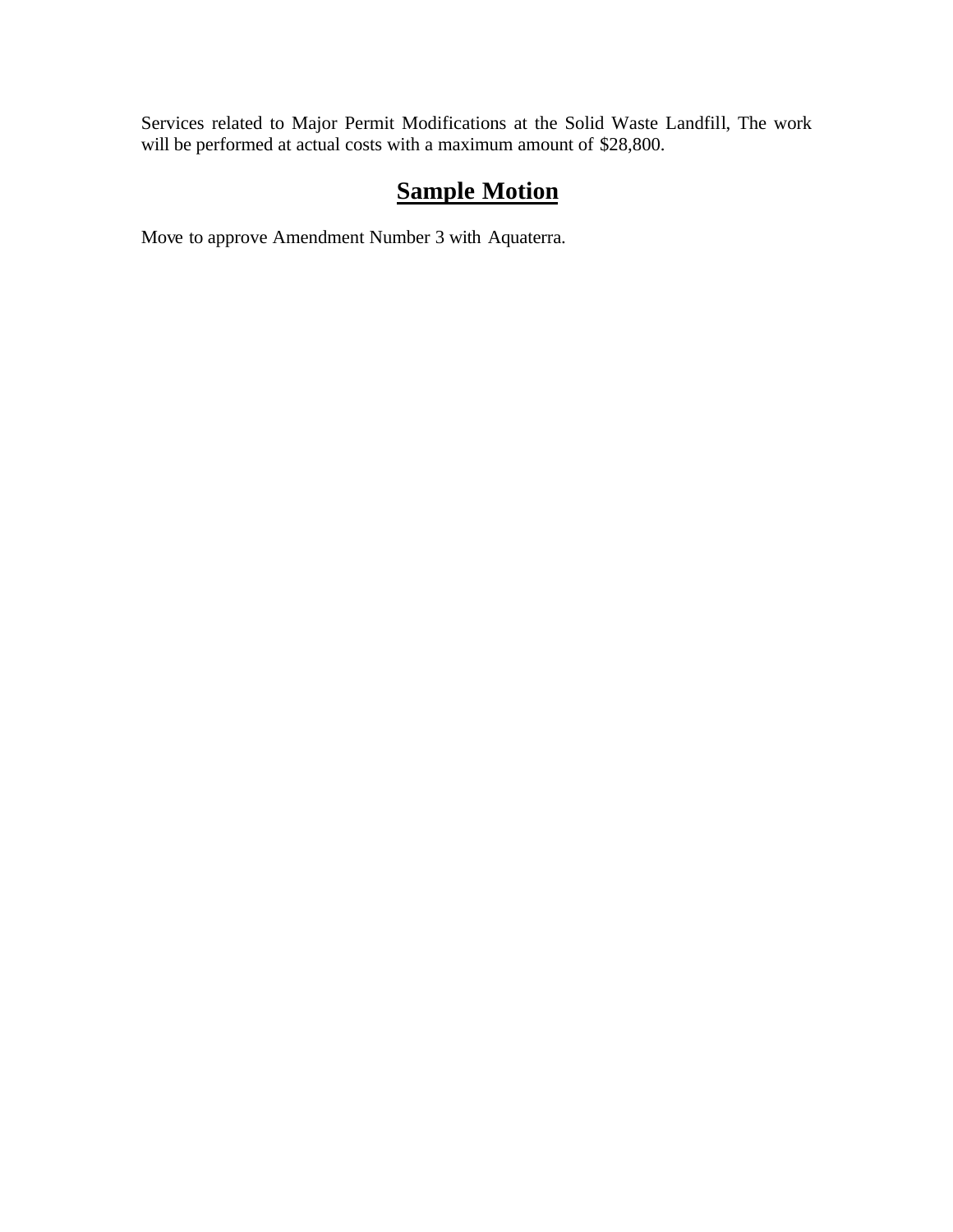# **100 East 1st Street**

#### **City of Grand Island AGREEMENT AMENDMENT NUMBER 3**

**Grand Island, Nebraska 68801 Date of Issuance:** September 8, 2009

**PROJECT**: Professional Services Related to Major Permit Modifications at the Solid Waste Landfill

**CONSULTANT:** Aquaterra Environmental Solutions, Inc.

**AGREEMENT DATE:** August 19, 2008 (Approved at July 22, 2008 Council Meeting)

Provide for professional services to complete the required corrections to the major permit modification documents for re-submittal to the NDEQ. The landfill permit liner elevations will be changed to match the elevations from the 1998 cell number construction documents.

The changes result in the following adjustment to the agreement amount:

#### **Approval Recommended:**

By\_\_\_\_\_\_\_\_\_\_\_\_\_\_\_\_\_\_\_\_\_\_\_\_\_\_\_\_\_\_\_\_\_\_\_\_\_\_\_ Steven P. Riehle, Public Works Director

Date and the contract of the contract of the contract of the contract of the contract of the contract of the contract of the contract of the contract of the contract of the contract of the contract of the contract of the c

Aquaterra Environmental Solutions, Inc. [10] By\_\_\_\_\_\_\_\_\_\_\_\_\_\_\_\_\_\_\_\_\_\_\_\_\_\_\_\_\_\_\_\_\_ Consultant **Margaret Hornady, Mayor** Margaret Hornady, Mayor

#### **The Above Amendment Accepted: Approved for the City of Grand Island:**

By Attest: \_\_\_\_

Douglas L. Doerr, P.E. The Contract of the RaNae Edwards, City Clerk

Date **Date Date Date Date Date Date Date Date Date Date Date Date Date Date Date Date Date Date Date Date Date Date Date Date Date Date Date Date Date Date Date**

By\_\_\_\_\_\_\_\_\_\_\_\_\_\_\_\_\_\_\_\_\_\_\_\_\_\_\_\_\_\_\_\_\_\_\_\_\_\_\_

Wes Nespor, Asst. City Attorney